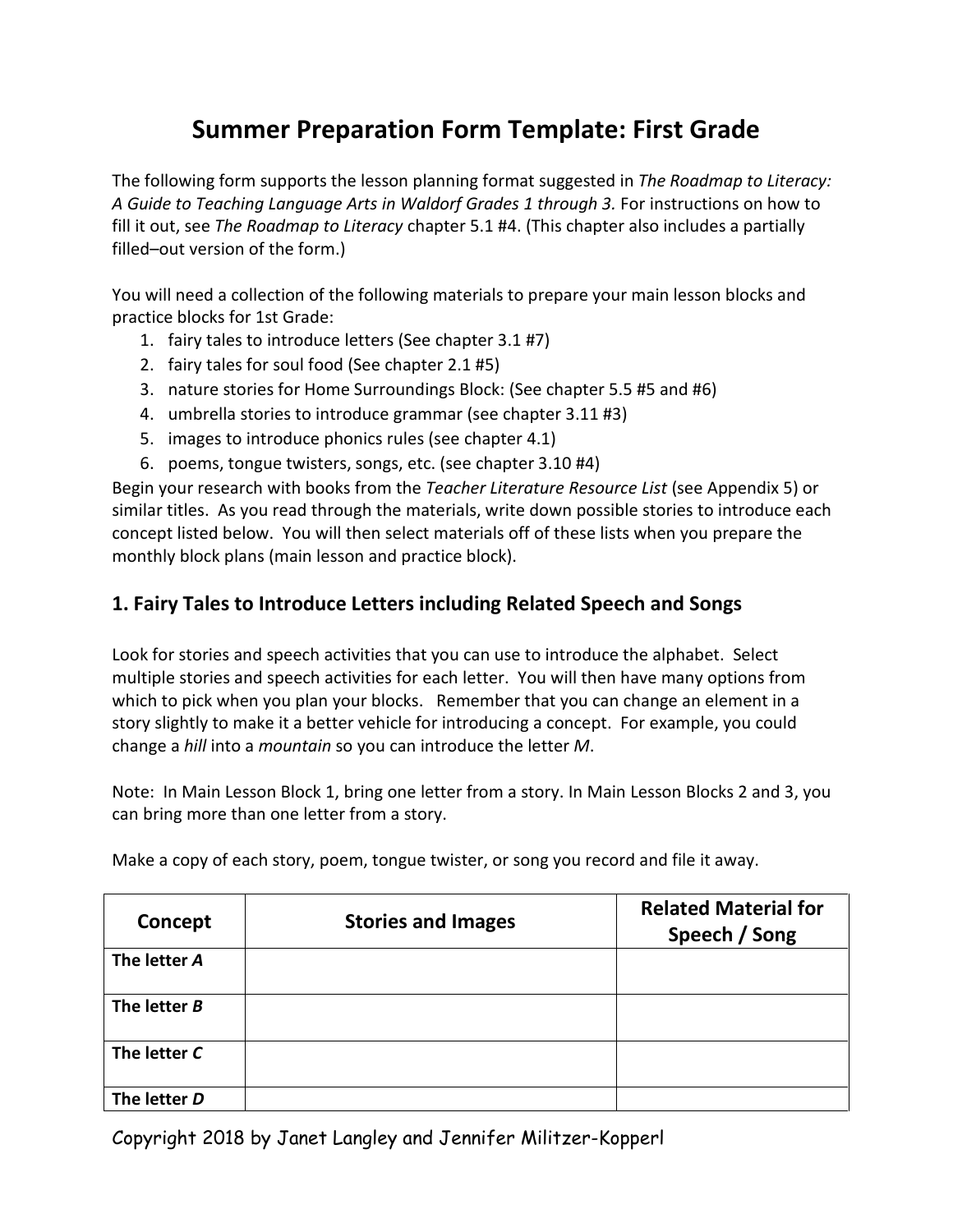| The letter E     |  |
|------------------|--|
| The letter F     |  |
| The letter G     |  |
| The letter $H^*$ |  |
| The letter /     |  |
| The letter J     |  |
| The letter $K$   |  |
| The letter L     |  |
| The letter M     |  |
| The letter N     |  |
| The letter O     |  |
| The letter P     |  |
| The letter $Q^*$ |  |
| The letter $R$   |  |
| The letter S     |  |
| The letter T     |  |
| The letter $U$   |  |
| The letter V     |  |
| The letter $W^*$ |  |
| The letter $X$   |  |
| The letter Y*    |  |
|                  |  |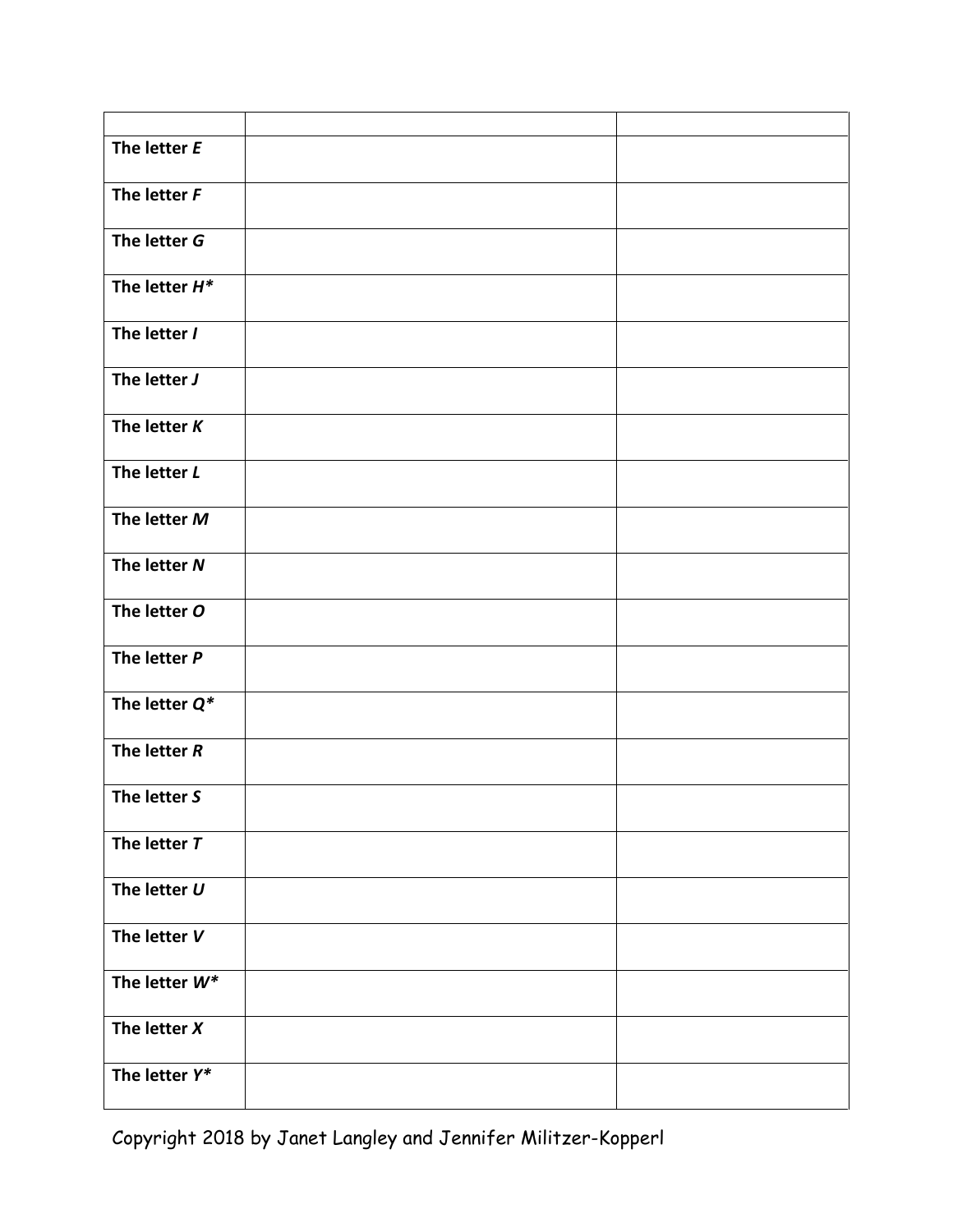| The letter $Z$ |  |
|----------------|--|

\*Be sure to introduce these letters with their own story.

### **2. Soul Food Stories for 7-Year-Olds**

Select stories to use throughout the year (number will vary). Choose fairy tales that you like. These stories will be told for their own sake, not to introduce any academic concepts. Consider tales from around the world that match the ethnicity of students in your class.

Make a copy of each story you record and file it away.

| <b>Story Title</b> | Why I Like It |
|--------------------|---------------|
|                    |               |
|                    |               |
|                    |               |
|                    |               |
|                    |               |
|                    |               |
|                    |               |
|                    |               |
|                    |               |
|                    |               |
|                    |               |
|                    |               |
|                    |               |
|                    |               |
|                    |               |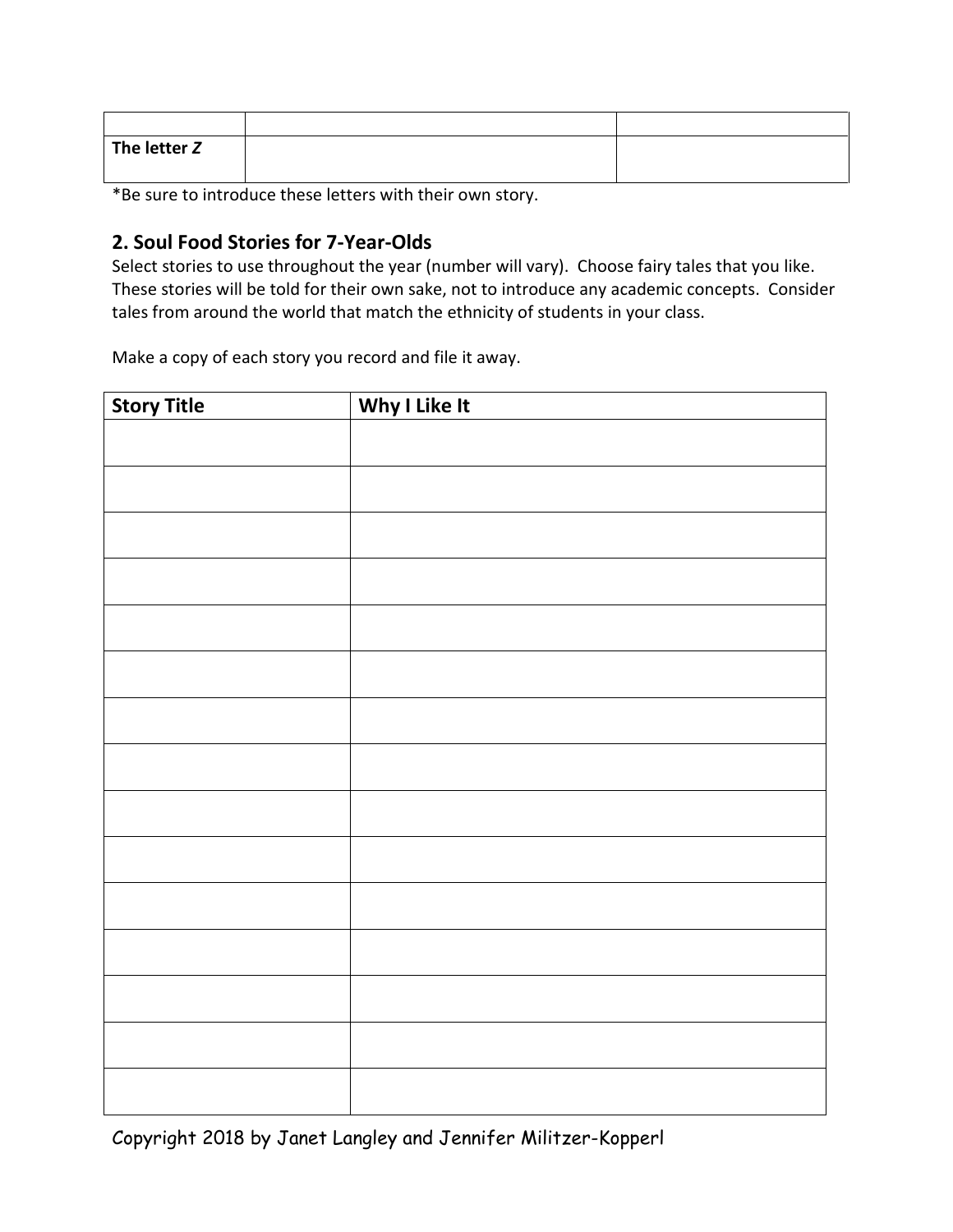# **3. Home Surroundings: Nature Stories**

Select stories and write some of your own. Consult Appendix 5: *Teacher Literature Resource List* for a list of books that contain possible stories. Consult chapter 5.5 #5 for a list of concepts to write stories around. The number of stories will vary on length of block.

| <b>Nature Stories from Books</b> |  |
|----------------------------------|--|
|                                  |  |

| Concept | Story |
|---------|-------|
|         |       |
|         |       |
|         |       |
|         |       |
|         |       |
|         |       |
|         |       |
|         |       |
|         |       |
|         |       |
|         |       |
|         |       |
|         |       |
|         |       |
|         |       |

Make a copy of each story you record and file it away.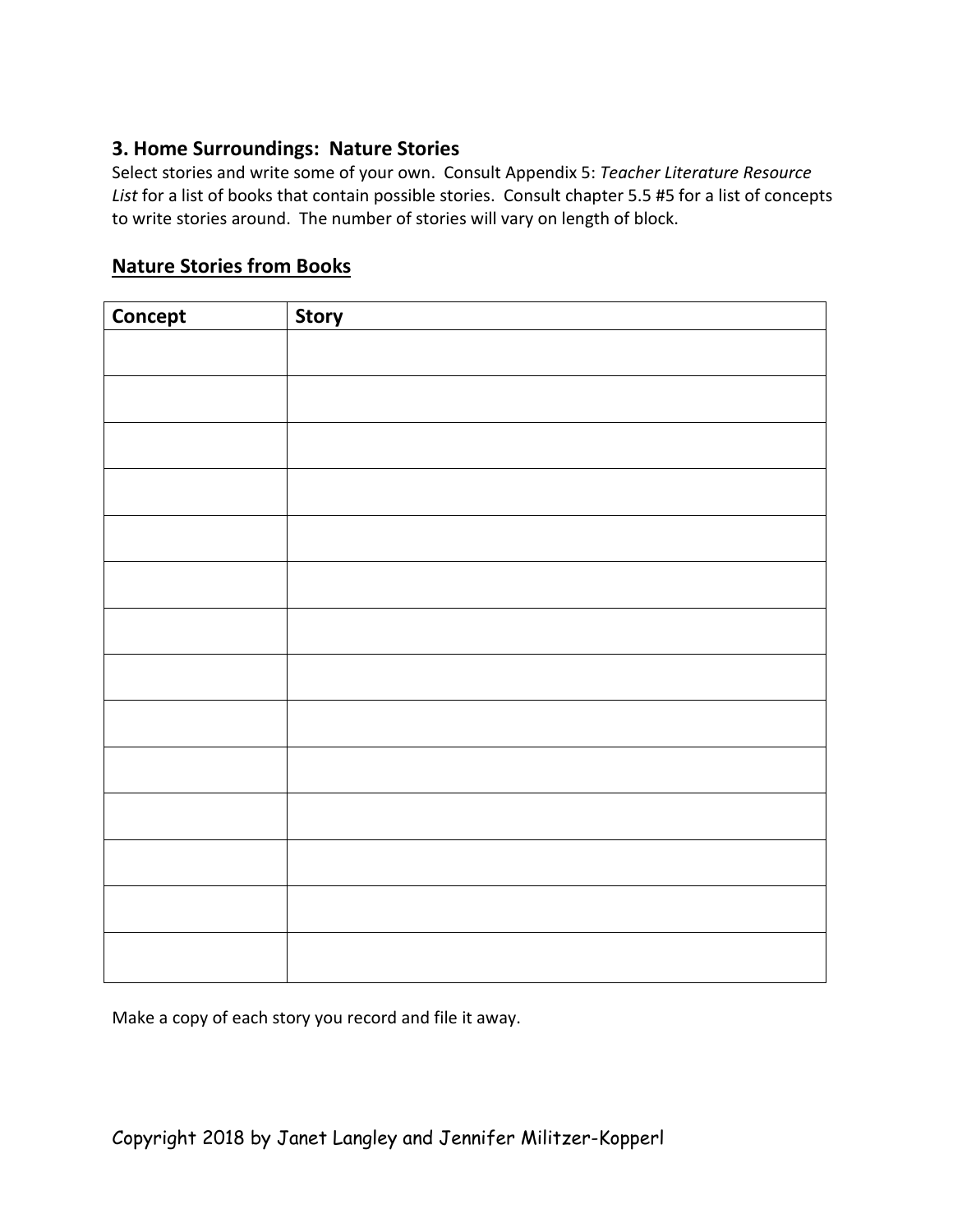# **Possible stories to write:**

Make a list of seed concepts you are considering writing stories around.

| <b>Concept</b> | <b>Story Idea</b> |
|----------------|-------------------|
|                |                   |
|                |                   |
|                |                   |
|                |                   |
|                |                   |
|                |                   |
|                |                   |

Plan on writing these stories in the summer, after you finish your curriculum.

### **4. Umbrella Stories to Introduce Grammar**

You can make your own umbrella stories or you can use ours. (See chapter 3.11 #3.)

| <b>Grammatical Concept</b> | <b>Our Story Suggestion (page number)</b> | Use/Don't  |
|----------------------------|-------------------------------------------|------------|
|                            |                                           | <b>Use</b> |
|                            |                                           |            |
|                            |                                           |            |
|                            |                                           |            |
|                            |                                           |            |
|                            |                                           |            |
|                            |                                           |            |
|                            |                                           |            |
|                            |                                           |            |
|                            |                                           |            |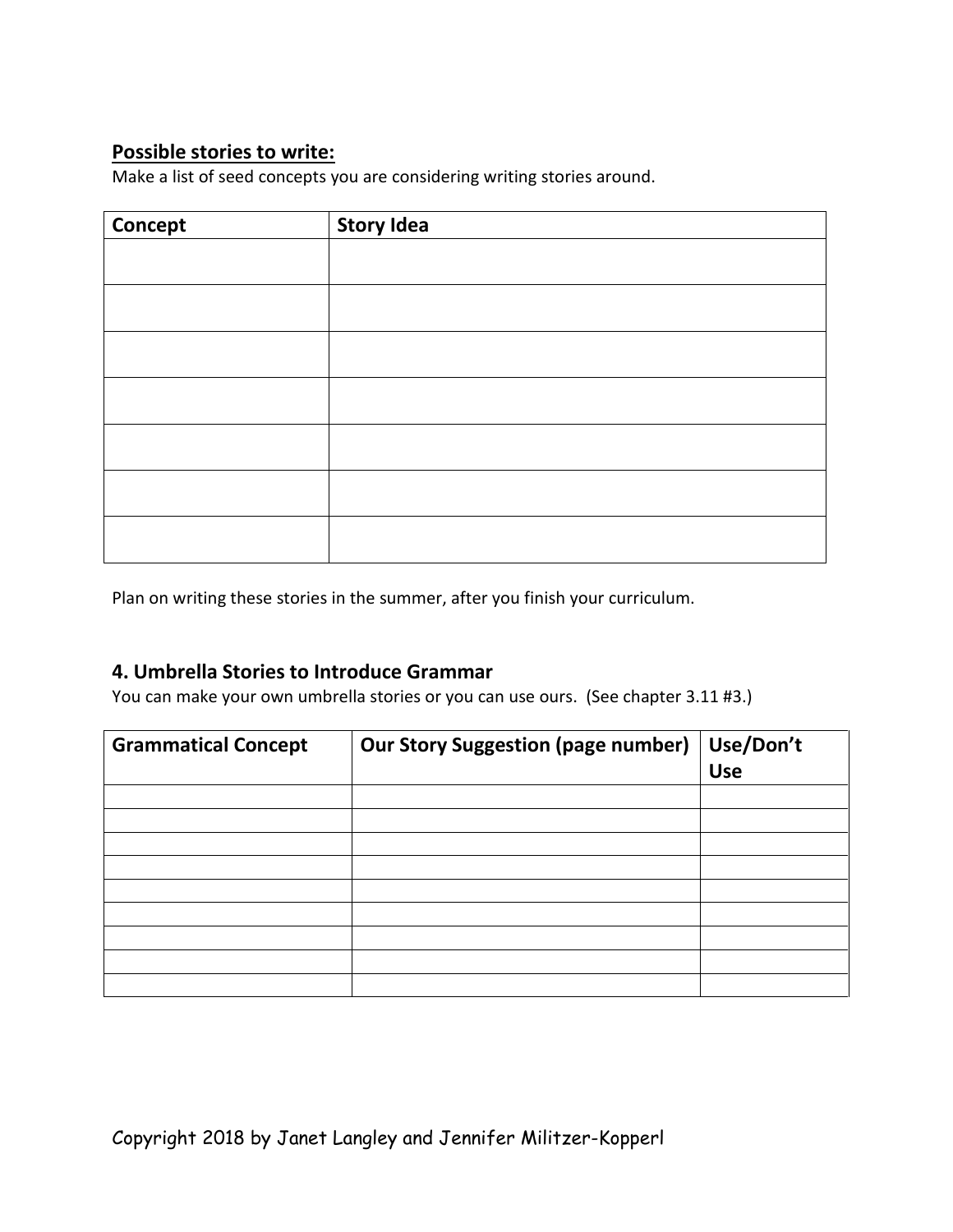## **5. Images to Introduce Phonics Rules**

You can make your own images or you can use ours.

| <b>Phonics Rule</b> | Our Image Suggestion (page number) | Use/Don't Use |
|---------------------|------------------------------------|---------------|
|                     |                                    |               |
|                     |                                    |               |
|                     |                                    |               |
|                     |                                    |               |
|                     |                                    |               |
|                     |                                    |               |
|                     |                                    |               |
|                     |                                    |               |

#### **6. Speech**

Collect poems/verses, songs, and tongue twisters for use during Opening and Speech/Song segments of main lesson.

| Title (type: song, poem,<br>tongue twister) | <b>Source</b> | <b>When to Schedule</b> |
|---------------------------------------------|---------------|-------------------------|
|                                             |               |                         |
|                                             |               |                         |
|                                             |               |                         |
|                                             |               |                         |
|                                             |               |                         |
|                                             |               |                         |
|                                             |               |                         |
|                                             |               |                         |
|                                             |               |                         |
|                                             |               |                         |
|                                             |               |                         |
|                                             |               |                         |
|                                             |               |                         |
|                                             |               |                         |
|                                             |               |                         |
|                                             |               |                         |
|                                             |               |                         |
|                                             |               |                         |
|                                             |               |                         |